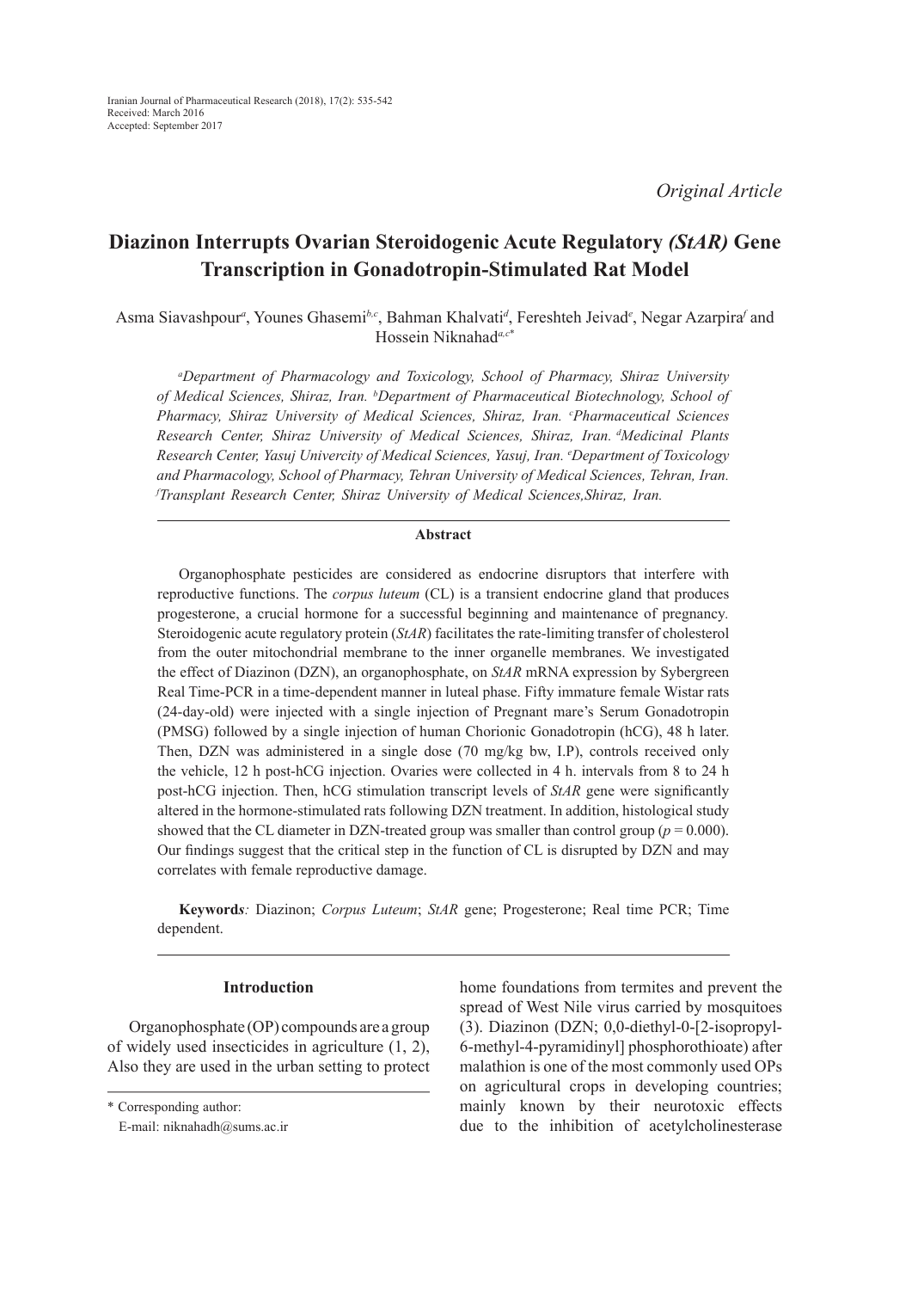enzyme (AChE) (4, 5). In general, OPCs have a greater acute toxicity than other pesticides like organochlorine compounds (6). And since they are endocrine disruptors that documented to be associated with increased incidences of reproductive dysfunction (7). Although this reproductive dysfunction is characterized by spermatogenic disturbances, semen quality deterioration, testicular degeneration and hormone imbalances, the mechanisms involved in OPs-induced infertility remain unclear (7-13).

There is increasing evidence suggesting that the decreasing trends in fertility rates not only in many industrialized countries, but also developing countries are now so dramatic as a global phenomenon. Public concern over the possibility that fertility may be at risk from exposure to pesticides is increasing (14, 15). Since recent epidemiological and experimental studies suggest that OPs pesticides as endocrine disrupter may increase the risk of early pregnancy loss in women under certain occupational exposure situations (16). However, a few of studies have showed that OPs may contribute to endocrine disruption effects in wildlife. A number of studies suggest that OPs including chlorpyrifos, Dimethoate can reduce serum progesterone hormone level (6, 17). Also, it was reported that carbaryl carbamate insecticide could increase spontaneous abortion rate in wives of exposed workers (18). Some studies indicated that DZN and malathion used in commercial formulation could be toxic to *in-vitro* fertilization and embryo development (19). They can induce infertility, spontaneous abortions, and physical malformations in human and animals (20-22).

The *corpus luteum* (CL) exerts an essential role for the establishment and maintenance of pregnancy in human (23) and full pregnancy in rats by sustaining progesterone secretion (24). The process of luteinization is associated with up-regulation of steroidogenic acute regulatory (StAR) protein in luteinized granulose and theca cells (25).

StAR protein, a phosphoprotein expressed in steroidogenic cells, is essential for sterol translocation process from the outer to inner mitochondrial membrane in response to tropic hormones (LH and hCG), the rate limiting step in CL steroidogenesis (26, 27), StAR mRNA

and protein expression has been reported in the several species CL, including the mouse (28), rat (29), rabbit (30), dog (31) and human. StAR mRNA expression and protein levels are regulated within the CL throughout the luteal phase, playing a key role in controlling luteal progesterone production during the development and demise of CL (32).

Exposure to pesticides may involve large segments of population which include agriculture workers and their wives, communities living in areas with intensive agricultural activity, besides the general population that may be exposed through home application of pesticides or via residues in the soil, water bodies, vegetables and other food products (33, 34). Studies on OPCs effects on the female reproductive system and the hormone level are very rare, although hormonal balance plays a main role in female reproductive function. However, the U.S. Environmental Protection Agency (EPA) phased-out almost all residential and other similar uses of DZN the USA at the end of 2004, they continue to be widely used throughout the commercial agricultural industry (35, 36) and in developing countries (37). Therefore, this study was designed to examine the diazinon effect, as a model of OPs on StAR mRNA expression in the ovary of gonadotropin-stimulated immature rat model.

# **Experimental**

#### *Chemicals*

Diazinon (DZN) from Merck Co.(Germany) (99% purity**),** pregnant mare's serum gonadotrophin (PMSG) from Intervet Inc. (Germany), human chorionic gonadotropin (hCG) from Intervet Inc.(Germany), RNX plus solution from Sinaclon (Iran), cDNA first strand synthesis kit from Fermentase (Germany), and SYBR Green Premix 2X from Takara (Japan) were used in this study.

## *Animals*

Immature Wistar female rats were obtained from the Pastor Institute (Experimental Animal Center, Shiraz, Iran) and held in our laboratory. The animals were fed a standard laboratory diet and water ad libitum and housed in a temperaturecontrolled room (22  $\pm$  2 °C) in cages with a 12 h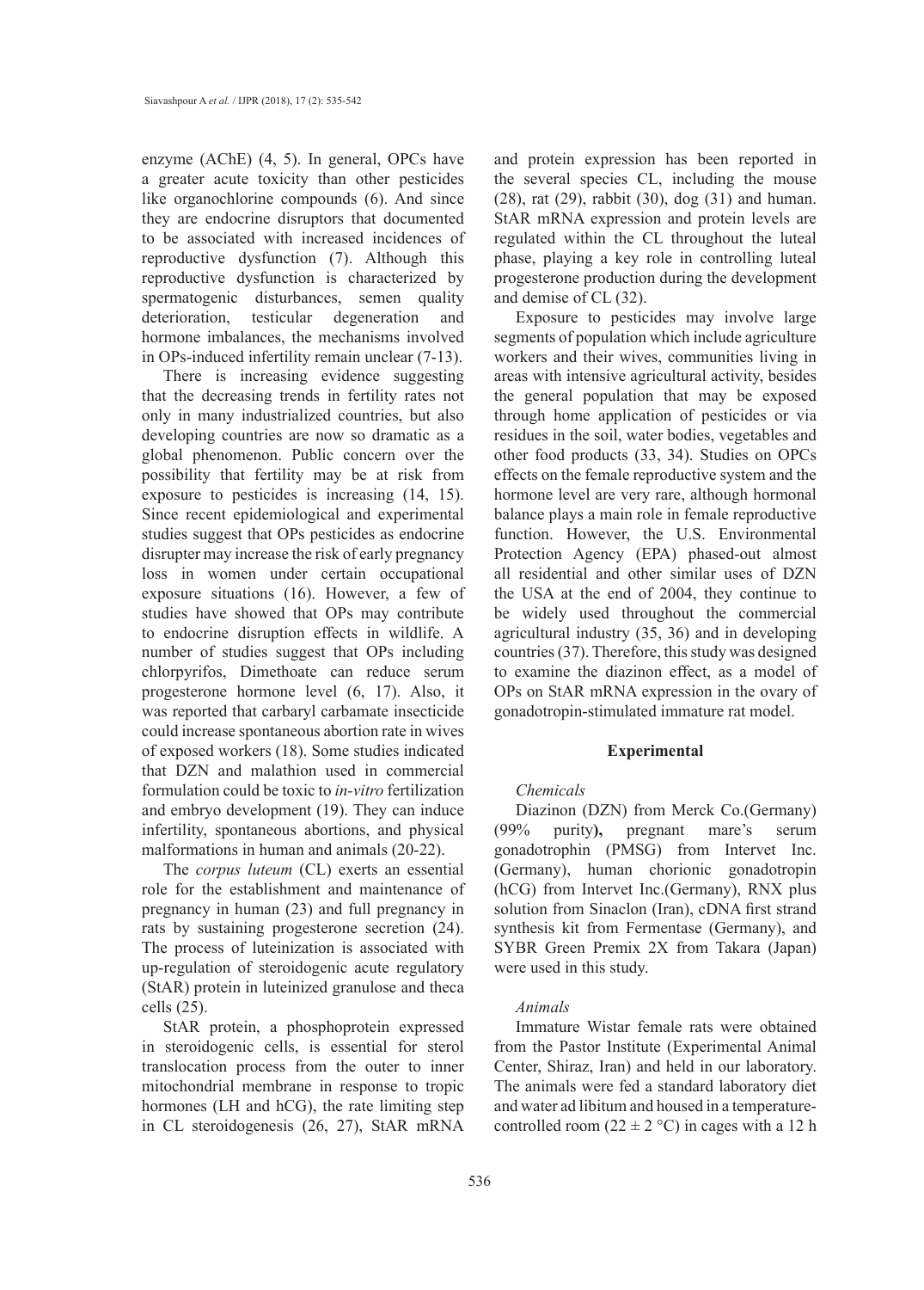light-dark cycle, relative humidity of 50–55%, then all studies were begun when the animals were 24 days old (36-38 g). All procedures used were approved by the University Animal Care and Use Committee, Shiraz University of Medical Sciences. The procedures were performed in accordance with institution guidelines for animal care and use.

## *Experimental design*

Fifty Immature 24-day-old Wistar rats were randomly divided into 5 time groups; four time groups comprised of 10 rats, 5 as control and 5 as DZN treatment for each time point. One time group was considered without injection before ovulation time (8 h post-hCG). All the animals employed in this study received intra-peritoneal (I.P) injection with PMSG (15 IU) to stimulate follicular maturation. Forty-eight h later, the rats were injected with hCG (15 IU, I.P) to induce ovulation process. DZN was dissolved in corn oil to consistent absorption and administered in a single dose (70 mg/kg body weight, I.P); control animals received only the vehicle under the same condition; at 12 h post-hCG injection (around ovulation time). The LD50 of DZN in female rats is 300 mg/kg body weight (38), which was taken as the reference value. The reason for selecting a dose of 70 mg/kg bw in the present experiment is selected based on pilot study in our laboratory to determine its sub lethal dose that caused toxicity to the animals and simultaneously did not cause mortality of the animals.

The rats were sacrificed by spinal dislocation at defined time points at 4-h intervals from 8 to 24 h post-hCG injection. The ovaries were rapidly removed, washed in a cold saline solution, snapfrozen in liquid nitrogen and then stored at -80 °C for RNA extraction.

# *Histological analysis*

The ovaries were dissected and fixed in Bouin's fixative for histological examination. The fixed tissue was cut into 5-7-μm thick sections and stained with hematoxylin and eosin.

For each ovary, at least six independent sections were selected, and the total number of CL and Graafian follicles was counted. At least 100 CL and follicles (FL) in different stages were counted and the fraction of FL/CL was calculated for each case.

The follicles were classified as Secondary when they had more than two layers of granulosa cells and labeled as antral when the follicle contained fluid. In the Graafian follicle, the oocyte occupied an excentric position and the antral cavity was filled with fluid.

The size of CL was measured by computerassisted morphometric program (Olysia, Olumpus).

*Preparation of total RNA and cDNA syntetase* Total RNA was extracted from approximately 100 mg of ovary tissue by RNX plus solution (Sinaclon, Iran) in a clean RNase-free tube. Concentration and purity of RNA were quantified by NanoDrop ND-100 spectrophotometer (Thermo Scientific, Waltham, MA, USA) at 260 nm and 280 nm.

RNA was converted to cDNA after treating with DNase I. Reverse transcription of RNA was done in a final volume of 20 μL by using cDNA first strand synthesis kit (Fermentase, Germany) by oligo (dT) primer

#### *Quantitative Real-Time PCR*

The sequence of the gene was obtained from Gen Bank and the primers were used in previous studies (39, 40). The sequences of the primers are shown in Table 1. For real-time quantitative PCR, 500 ng of RT product was used in whole volume of 25 μL containing 7.5 μL of SYBR Green Premix 2X (Takara, Shiga, Japan) and 10 PM of mix primer. Thermocycling conditions were; heat hold at 94 °C for 1 min followed by 40 cycles of denaturation at 94 °C for 20 sec, annealing and extention at 61 °C for 30 sec. We used the ΔΔ*CT*  method for determination of relative StAR gene expression. The *Ct* of sample was compared with the *Ct* of its internal control (β-actin). Real-time PCR was done with a BioradBiosystemsIQ5 detection system. All reactions were done in duplicate. Specificity of PCR reaction was double-confirmed by electrophoresis and melting curve analysis.

# *Statistics*

Statistical analysis of data was carried out using SPSS (version 18) software. The results are expressed as mean  $\pm$  SE of five experiments.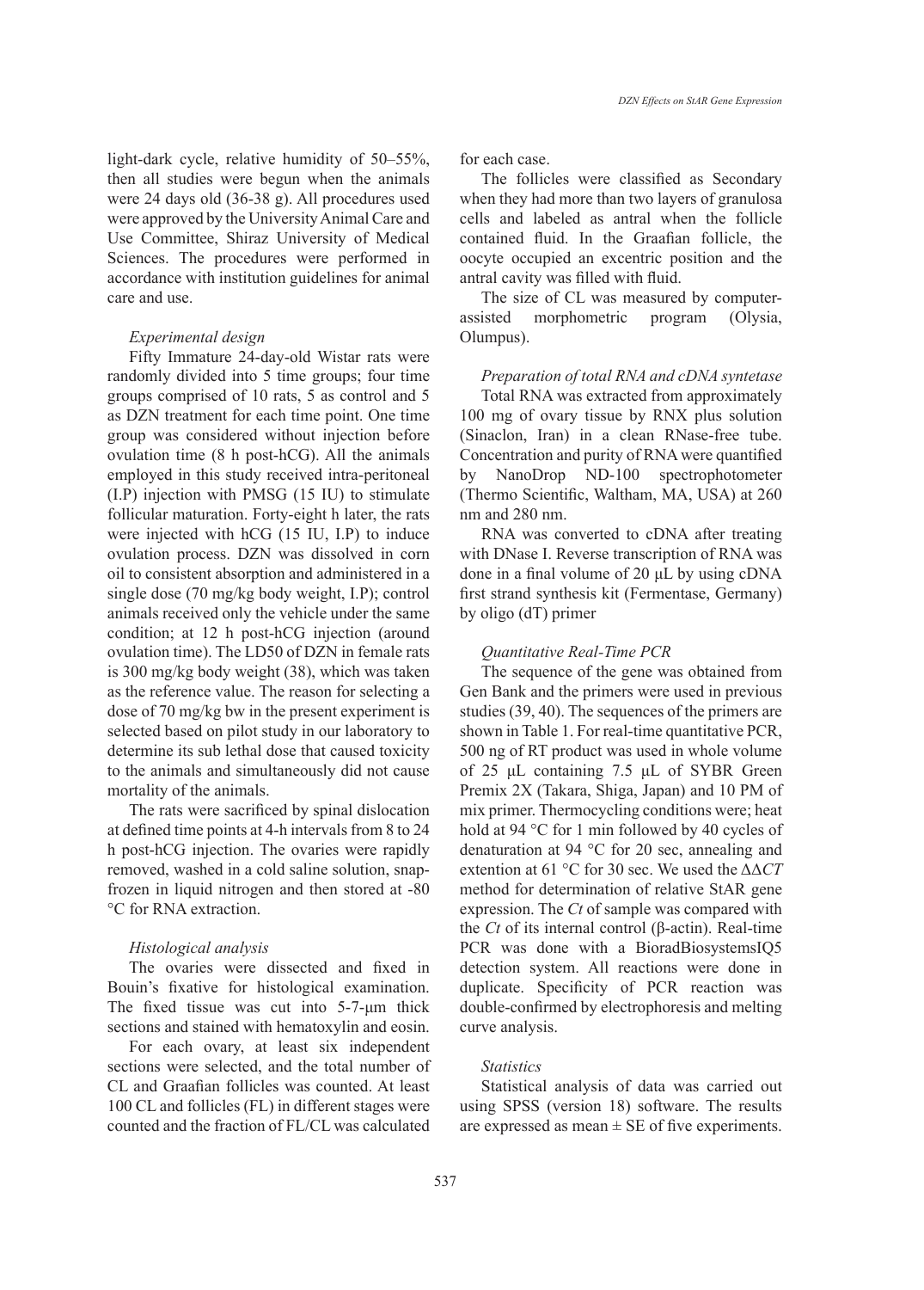| Gene           | <b>Primers</b>     | <b>Primer Sequence</b>                                                                      | Expected size in base pair |
|----------------|--------------------|---------------------------------------------------------------------------------------------|----------------------------|
| $\beta$ -actin | Forward<br>Reverse | 5'-ACC AAC TGG GAC<br>GAT ATG GAG AAG A-3'<br>5'-TAC GAC CAG AGG<br>CAT ACA GGG ACA A-3'    | 214                        |
| <b>StAR</b>    | Forward<br>Reverse | 5'-GCA GCA ACT GCA<br>GCA CTA CCA CAG AA-3'<br>5'-GTA TGC CCA AGG<br>CCT TTT GCA TAG CTT-3' | 160                        |

**Table 1.** Primer sequences used for quantitative real-time PCR.

One-way analysis of variance (ANOVA) and Bonferroni multiple comparison tests were used to test the difference between groups.  $P \leq 0.05$ for comparison between study groups was taken as statistically significant.

## **Results**

## *Corpus luteum formation*

The gonadotropin-primed immature female rat is a well-studied and accepted animal model for ovulatory function. The administration, a combination PMSG and hCG in high doses induces the ovarian hyperstimulation (41). Histological analysis of the ovaries indicated the follicular development and CL formation (Figure 1). CL, growing follicles and Graafian follicles were found in all ovaries. However, CL was smaller in diameter in test group (diameter: control,  $0.62 \pm 0.08$ ; test animals,  $0.31 \pm 0.12$ μm;  $P = 0.000$ ). The fraction of FL/CL did not have significant differences in both groups (4.35 in DZN-treated groups , 4.37 in control,  $P = 0.9$ )

# *StAR expression after hormonal stimulation*

StAR mRNA expression was assessed using Sybergreen Real Time RT-PCR. This analysis reveals significant changes in the levels of StAR mRNA in response to PMSG and hCG. First, we compared the relative transcript levels of StAR mRNA in ovary extract that prepared time dependently trend following the administration of PMSG and hCG to prepubertal rats (Figure 2).

The results showed that the StAR expression was rapidly high after ovulation and during luteinization (at 12 and 16 h) in control group (Figure 2). The peak of StAR mRNA was observed at 16 h post-hCG administration in control rats. Interestingly, the level of StAR mRNA markedly dropped to 7% of its maximal value at 20 h post-hCG (Figure 2).

*StAR expression after diazinon administration*

While, a significant decrease was not observed in StAR mRNA expression 12 h post hCG (Figure 2), its expression was significantly decreased at 16, 20, and 24 h post hCG, in DZNtreatment group compared to the control group. Maximum inhibitory effect of DZN on StAR mRNA expression was at 20 h post hCG. The values of StAR expression were 35%, 55.5%, and 20% of the control group at 16, 20, and 24 h, respectively(Figure 2).

## **Discussion**

Previous studies showed that OP and carbamate insecticides suppressed *in-vitro* progesterone synthesis via inhibiting StAR mRNA expression at a dose-dependent manner (6, 17), but there is limited evidence about its *invivo* effects and female genus. To our knowledge, the present study for the first time has examined DZN effect as OPs on CL formation and StAR mRNA expression in the ovary of gonadotropinstimulated immature rat model in a timedependent manner.

Histological data of the present study did not show a significant difference  $(P = 0.9)$  in the fraction of FL/CL between control (4.37) and DZN-treated groups (4.35) at 24 h post-hCG. It is conceivable because of folliculogenesis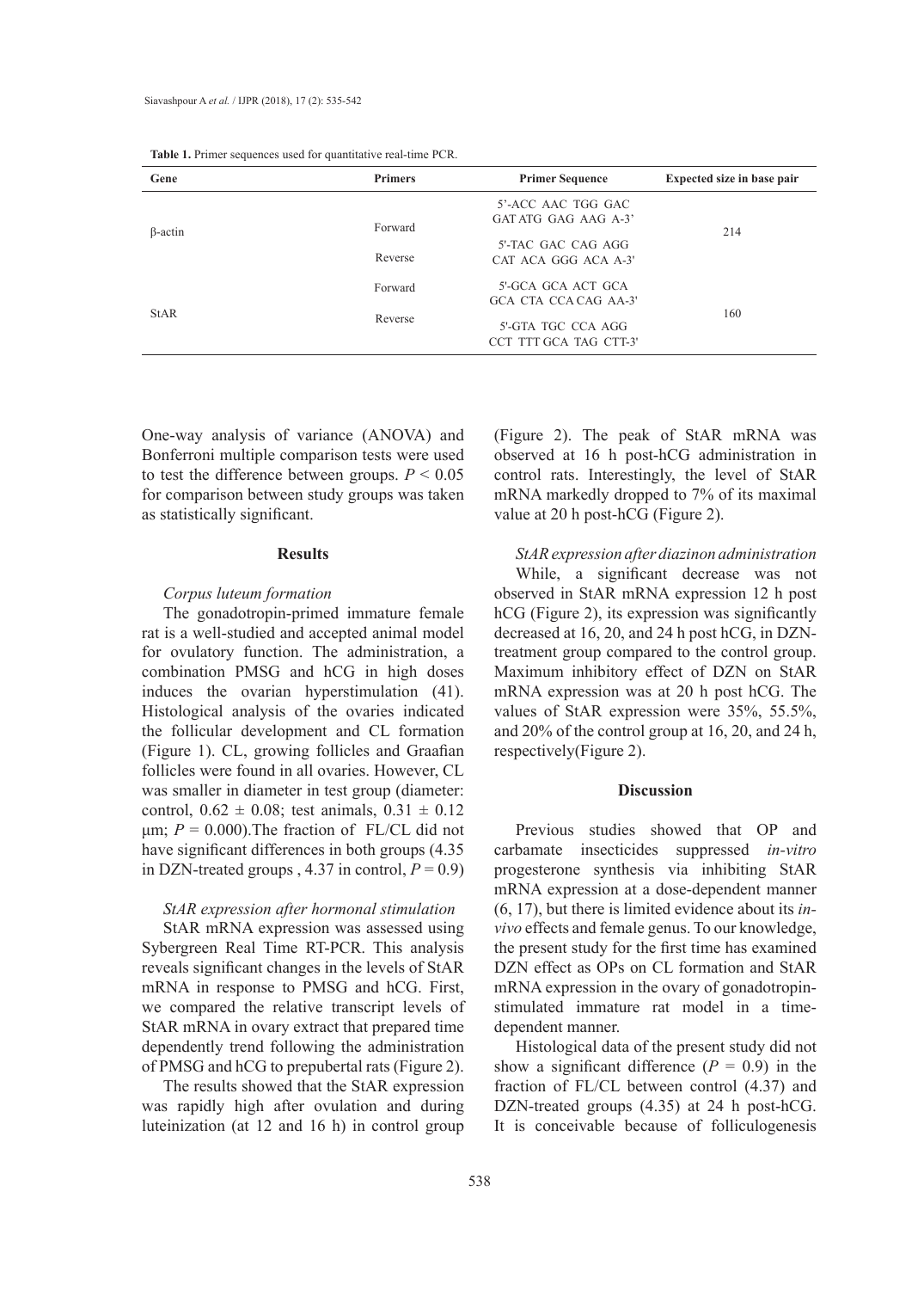

Figure 1. Histological feature of gonadotropin-induced rat ovaries after treatment with either DZN (A) or corn oil (control) (B). The ovaries were collected at 24 h post-hCG injection and tissue sections were stained with hematoxylin and eosin. (H&E staining;**×** 400 ). The pointer shows CL. CL was smaller in diameter in DZN group, (diameter: control,  $0.62 \pm 0.08$ ; DZN group,  $0.31 \pm 0.12$  µm;  $P = 0.000$ ).

and ovulation that occurred after gonadotropin the normal development of CL. administration could not be articled by DZN.<br>Interestingly, in the DZN-treated group, the CL  $\begin{bmatrix} 1 & 0 \\ 0 & 1 \end{bmatrix}$ administration could not be affected by DZN. was formed but was smaller in diameter than control group. This suggests that DZN suppress

the normal development of CL.

 $f(x)$  is related to a dramatic increase in StAR mRNA expression was at  $f(x)$  is related to a dramatic increase in StAR mRNA rmed but was smaller in diameter than expression in gonadotropin-stimulated immature In addition, we observed that CL formation rats. In the other hand, DZN administration





**Figure 2.** DZN Effect on StAR mRNA expression; in gonadotropin-induced rat ovary in a time-dependent pattern. Sybergreen real-time corrections of the CAR mRNA explorition in a second in the correction of the CAR metal-tim Relative levels of mRNA are expressed as the ratio of the target genes relative to β-actin in each sample. Values are means  $\pm$  S.E. of groups of five rate "Significantly different from remacing gentral groups  $P \le 0.05$ assay was performed for StAR mRNA analysis in gonadotropin-induced rat ovary after treatment with either DZN or corn oil (control). groups of five rats. \* Significantly different from respective control group, *P* < 0.05.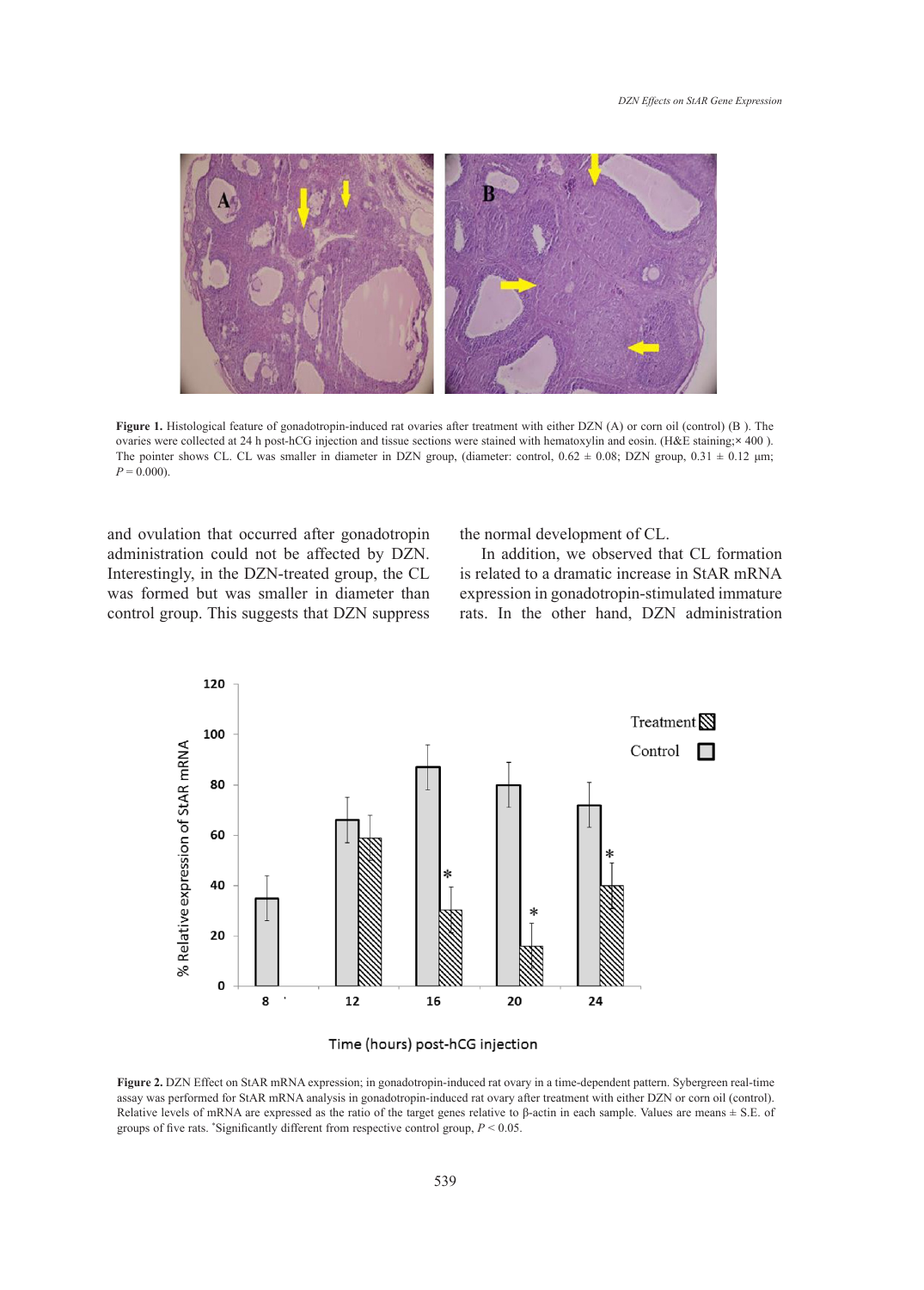decreased StAR mRNA expression at 16, 20 and 24 h post hCG compared to the control group during luteinization that would be one of reasons for small CL diameter in DZN-treated group.

StAR mRNA and protein expression are increased in a time-dependent manner, in the early and middle of the luteal cycle that is necessary for CL formation and function. It is positively correlated with progesterone concentrations throughout the early and midluteal phase (42-44). OPs could effect on StAR mRNA and CL formation by different pathway including LH, prolactin and estradiol level (45). LH pulses during the luteal phase are critical for the development and function of luteinized cell (46, 47). In male genus, it is established that organophosphates could have effect on hypothalamic-pituitary axis and cause decreased LH level (48-50) which most likely can be attributed to a reduction in StAR transcription (45). In addition, prolactin potentiate both LH and estrogen receptor expression and in this way has positive effect on StAR gene transcription (46, 51). OPs increased hypothalamic acetylcholine and dopamine levels (52-54) and so have directly negative effect on prolactin secretion.

This study indicated that decreased StAR mRNA expression due to DZN exposure could disrupt CL development and decrease its Steroidogenesis ability during early critical period in luteal phase which cause impaired fertility. StAR expression is the time-related changes biomarker. Its disruption may represent the first event in the sequence of time-related changes that underlie pesticide-induced toxicity and lead to disturbances at the Steroidogenesis as a major function for fertility.

Environmental pollutant potently influence StAR gene transcription (55) and today increasing trend in different pesticide usage concomitant with other environmental pollutant would have effect on StAR mRNA and protein level in synergism manner. Therefore, this research suggests studies on interaction between mixtures of chemical for their Steroidogenesis inhibition ability.

## **Acknowledgment**

This study was supported by Shiraz

University of Medical Sciences, Grant number 92-6623. The study is a part of Ms Siavashpour MSc thesis.

#### **References**

- (1) Harris W, Sachana M, Flaskos J and Hargreaves AJ. Proteomic analysis of differentiating neuroblastoma cells treated with sub-lethal neurite inhibitory concentrations of diazinon: identification of novel biomarkers of effect. *Toxicol. Appl. Pharmacol*. (2009) 240: 159-65.
- (2) Kitamura K, Maruyama K, Hamano S, Kishi T, Kawakami T, Takahashi Y and Onodera S. Effect of hypochlorite oxidation on cholinesterase-inhibition assay of acetonitrile extracts from fruits and vegetables for monitoring traces of organophosphate pesticides. *J. Toxicol. Sci*. (2014) 39: 71-81.
- Ghafour-Rashidi Z, Dermenaki-Farahani E, Aliahmadi (3) A, Esmaily H, Mohammadirad A, Ostad SN and Abdollahi M. Protection by cAMP and cGMP phosphodiesterase inhibitors of diazinon-induced hyperglycemia and oxidative/nitrosative stress in rat Langerhans islets cells: Molecular evidence for involvement of non-cholinergic mechanisms. *Pestic. Biochem. Physiol*. (2007) 87: 261-70.
- (4) Hariri AT, Moallem SA, Mahmoudi M, Memar B and Hosseinzadeh H. Sub-acute effects of diazinon on biochemical indices and specific biomarkers in rats: Protective effects of crocin and safranal. *Food Chem. Toxicol*. (2010) 48: 2803-8.
- (5) Verma SK, Raheja G and Gill KD. Role of muscarinic signal transduction and CREB phosphorylation in dichlorvos-induced memory deficits in rats: an acetylcholine independent mechanism. *Toxicology* (2009) 256: 175-82.
- Walsh LP, Webster DR and Stocco DM. Dimethoate (6) inhibits steroidogenesis by disrupting transcription of the steroidogenic acute regulatory (StAR) gene. *J. Endocrinol.* (2000) 167: 253-63.
- Manabe M, Kanda S, Fukunaga K, Tsubura A and (7) Nishiyama T. Evaluation of the estrogenic activities of some pesticides and their combinations using MtT/ Se cell proliferation assay*. Int. J. Hyg. Environ. Health* (2006) 209: 413-21.
- Pina-Guzman B, Solis-Heredia MJ and Quintanilla-(8) Vega B. Diazinon alters sperm chromatin structure in mice by phosphorylating nuclear protamines. *Toxicol. Appl. Pharmacol.* (2005) 202: 189-98.
- Narayana K, Prashanthi N, Nayanatara A, Kumar HH, (9) Abhilash K and Bairy KL. Effects of methyl parathion (o,o-dimethyl o-4-nitrophenyl phosphorothioate) on rat sperm morphology and sperm count, but not fertility, are associated with decreased ascorbic acid level in the testis. *Mutat. Re*s. (2005) 588: 28-34.
- Salazar-Arredondo E, de Jesus Solis-Heredia M, (10)Rojas-Garcia E, Hernandez-Ochoa I and Quintanilla-Vega B. Sperm chromatin alteration and DNA damage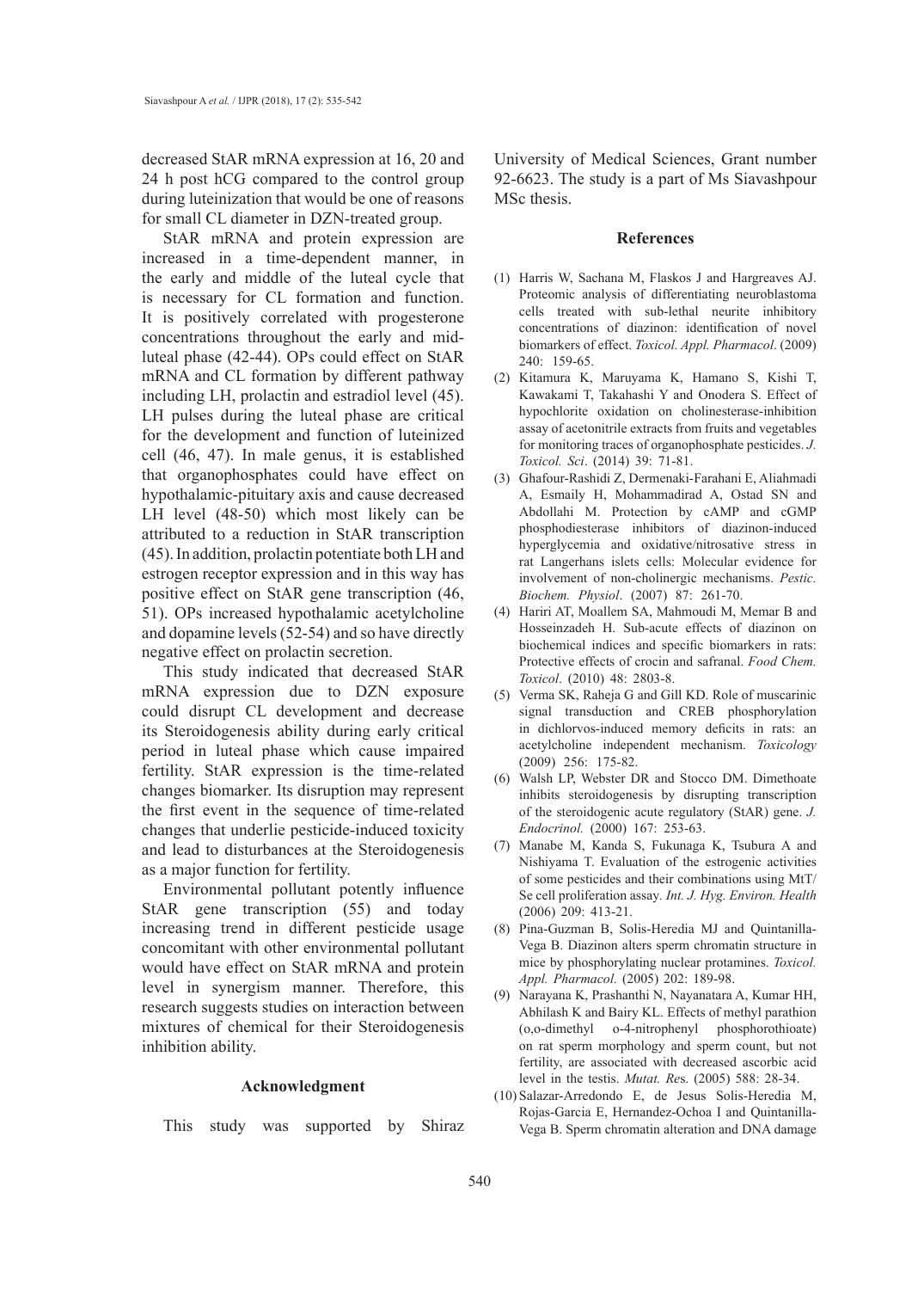by methyl-parathion, chlorpyrifos and diazinon and their oxon metabolites in human spermatozoa. *Reprod. Toxicol*. (2008) 25: 455-60.

- $(11)$  Liu J, Park ES and Jo M. Runt-related transcription factor 1 regulates luteinized hormone-induced prostaglandin-endoperoxide synthase 2 expression in rat periovulatory granulosa cells. *Endocrinology* (2009) 150: 3291-300.
- $(12)$  Dutta AL and Sahu CR. Emblica officinalis Garten fruits extract ameliorates reproductive injury and oxidative testicular toxicity induced by chlorpyrifos in male rats. *SpringerPlus*. (2013) 2: 541.
- $(13)$  Volk M, Jaklic H, Zorn B and Peterlin B. Association between male infertility and genetic variability at the PON1/2 and GSTM1/T1 gene loci. *Reprod. Biomed. Online*. (2011) 23: 105-10.
- Clementi M, Tiboni GM, Causin R, La Rocca C, (14) Maranghi F, Raffagnato F and Tenconi R. Pesticides and fertility: an epidemiological study in Northeast Italy and review of the literature. *Reprod. Toxicol*. (2008) 26: 13-8.
- $(15)$  Liu F, Liu WN, Zhao QX and Han MM. Study on environmental and psychological risk factors for female infertility. *Zhonghua lao dong wei sheng zhi ye bing za zhi.922-3* :31 (2013).
- (16) Clementi M, Causin R, Marzocchi C, Mantovani A and Tenconi R. A study of the impact of agricultural pesticide use on the prevalence of birth defects in northeast Italy. *Reprod. Toxicol*. (2007) 24: 1-8.
- $(17)$  Hong X, Qu J, Wang Y, Sun H, Song L, Wang S and Wang X. Study on the mechanism of trichlorfoninduced inhibition of progesterone synthesis in mouse leydig tumor cells (MLTC-1). *Toxicology* (2007) 234: 51-8.
- (18) Cheng S, Chen J, Qiu Y, Hong X, Xia Y, Feng T, Liu J, Zhang Z and Wang X. Carbaryl inhibits basal and FSH-induced progesterone biosynthesis of primary human granulosa-lutein cells. *Toxicology* (2006) 220: 37-45.
- $(19)$  Ducolomb Y, Casas E, Valdez A, Gonzalez G, Altamirano-Lozano M and Betancourt M. *Invitro* effect of malathion and diazinon on oocytes fertilization and embryo development in porcine. *Cell Biol. Toxicol*. (2009) 25: 623-33.
- (20) Nishi K and Hundal SS. Chlorpyrifos induced toxicity in reproductive organs of female Wistar rats. *Food Chem. Toxicol*. (2013) 62: 732-8.
- Mahadevaswami MP and Kaliwal BB. Evaluation of (21) dimethoate toxicity on pregnancy in albino mice*. J. Basic. Clin. Physiol. Pharmacol*. (2004) 15: 211-21.
- (22) Jafarzadeh M, Nasri Nasrabadi Z, Sheikhazadi A, Abbaspour A, Vasigh S, Yousefinejad V and Marashi, SM. Is there a role for progesterone in the management of acute organophosphate poisoning during pregnancy? *Med. Hypotheses*. (2013) 80: 804-5. (23)
- Devoto L, Kohen P, Munoz A and Strauss JF 3rd. Human corpus luteum physiology and the lutealphase dysfunction associated with ovarian stimulation. *Reprod. Biomed. Online*. (2009) 2: 19-24.
- $(24)$  Goyeneche AA, Deis RP, Gibori G and Telleria CM. Progesterone promotes survival of the rat corpus luteum in the absence of cognate receptors. *Biol. Reprod*. (2003) 68: 151-8.
- (25) Morita Y, Wada-Hiraike O, Yano T, Shirane A, Hirano M, Hiraike H, Koyama S, Oishi H, Yoshino O, Miyamoto Y, Sone K, Oda K, Nakagawa S, Tsutsui K and Taketani Y. Resveratrol promotes expression of SIRT1 and StAR in rat ovarian granulosa cells: an implicative role of SIRT1 in the ovary. *Reprod. Biol. Endocrinol.* (2012) 10: 14.
- (26) Devoto L, Fuentes A, Kohen P, Cespedes P, Palomino A, Pommer R, Munoz A and Strauss JF 3rd. The human corpus luteum: life cycle and function in natural cycles. *Fertil. Steril.* (2009) 92: 1067-79.
- (27) Jiang YF, Tsui KH, Wang PH, Lin CW, Wang JY, Hsu MC, Chen YC and Chiu CH. Hypoxia regulates cell proliferation and steroidogenesis through protein kinase A signaling in bovine corpus luteum. *Anim. Reprod. Sci.* (2011) 129: 152-61.
- $(28)$  Clark BJ and Stocco DM. Expression of the steroidogenic acute regulatory (StAR) protein: a novel LH-induced mitochondrial protein required for the acute regulation of steroidogenesis in mouse Leydig tumor cells. *Endocr. Res.* (1995) 21: 243-57.
- (29) Sandhoff TW, Hales DB, Hales KH and McLean MP. Transcriptional regulation of the rat steroidogenic acute regulatory protein gene by steroidogenic factor 1. *Endocrinol.* (1998) 139: 4820-31.
- (30) Townson DH, Wang XJ, Keyes PL, Kostyo JL and Stocco DM. Expression of the steroidogenic acute regulatory protein in the corpus luteum of the rabbit: dependence upon the luteotropic hormone, estradiol-17 beta. *Biol. Reprod*. (1996) 55: 868-74.
- (31) Kowalewski MP and Hoffmann B. Molecular cloning and expression of StAR protein in the canine corpus luteum during dioestrus. *Exp. Clin. Endocrinol. Diabetes.* (2008) 116: 158-61.
- Devoto L, Kohen P, Gonzalez RR, Castro O, Retamales (32) I, Vega M, Carvallo P, Christenson LK and Strauss JF 3rd. Expression of steroidogenic acute regulatory protein in the human corpus luteum throughout the luteal phase. *J. Clin. Endocrinol. Metab.* (2001) 86: 5633-9.
- (33) Yehia MA, El-Banna SG and Okab AB. Diazinon toxicity affects histophysiological and biochemical parameters in rabbits. *Exp. Toxicol. Pathol.* (2007) 59: 215-25.
- Abdou HM and ElMazoudy RH. Oxidative damage, (34) hyperlipidemia and histological alterations of cardiac and skeletal muscles induced by different doses of diazinon in female rats. *J. Hazard. Mater.* (2010) 182: 273-8.
- (35) Morgan MK, Wilson NK and Chuang JC. Exposures of 129 preschool children to organochlorines, organophosphates, pyrethroids, and acid herbicides at their homes and daycares in North Carolina. *Int. J. Environ. Res. Public. Health* (2014) 11: 3743-64.
- $(36)$  Rush T, Liu XQ, Hjelmhaug J and Lobner D.